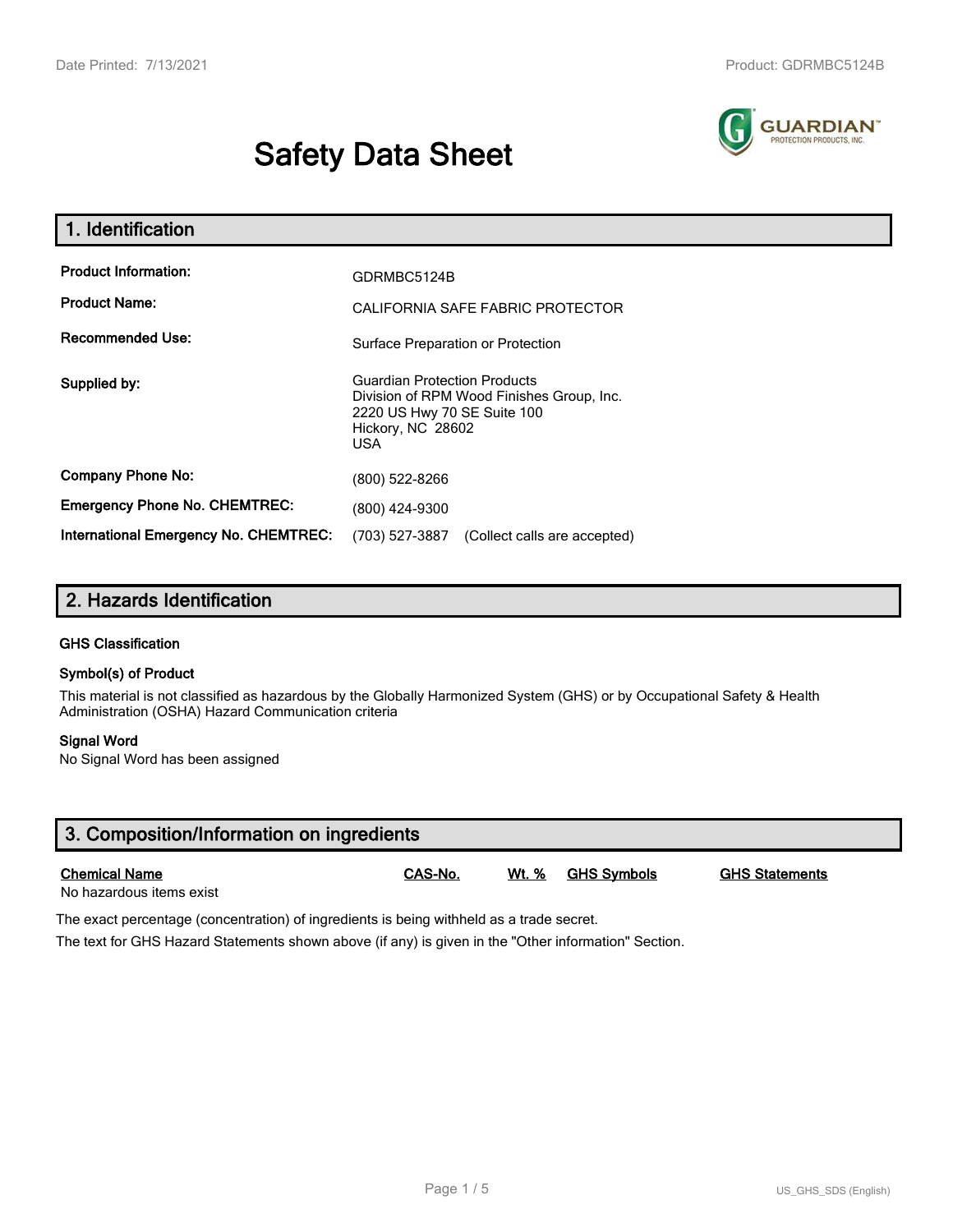## **4. First-aid Measures**



FIRST AID - EYE CONTACT: IF IN EYES: Rinse cautiously with water for several minutes. Remove contact lenses, if present and easy to do. Continue rinsing. If eye irritation persists: Get medical advice/attention.

FIRST AID - SKIN CONTACT: IF ON SKIN: Gently wash with plenty of Soap and Water. If skin irritation occurs: Get medical advice/ attention.

FIRST AID - INGESTION: IF SWALLOWED: rinse mouth. Do NOT induce vomiting. IF exposed or if you feel unwell: Call a POISON CENTER or doctor/physician.

FIRST AID - INHALATION: IF INHALED: If breathing is difficult, remove victim to fresh air and keep at rest in a position comfortable for breathing. IF exposed or if you feel unwell: Call a POISON CENTER or doctor/physician.

## **5. Fire-fighting Measures**

**SPECIAL FIREFIGHTING PROCEDURES:** This product is not expected to burn under normal conditions of use.

**FIREFIGHTING EQUIPMENT:** None.

## **6. Accidental Release Measures**

#### **ENVIRONMENTAL MEASURES:** No Information

**STEPS TO BE TAKEN IN CASE MATERIAL IS RELEASED OR SPILLED:** Follow personal protective equipment recommendations found in Section VIII. Personal protective equipment needs must be evaluated based on information provided on this sheet and the special circumstances created by the spill including; the material spilled, the quantity of the spill, the area in which the spill occurred, and the training and the expertise of employees in the area responding to the spill. Do not allow the spilled product to enter public drainage system or open waterways.

#### **7. Handling and Storage**



**HANDLING:** Avoid inhalation and contact with eyes, skin, and clothing. Wash hands thoroughly after handling and before eating or drinking.

**STORAGE:** Keep containers closed when not in use. Store in cool well ventilated space away from incompatible materials.

## **8. Exposure Controls/Personal Protection Ingredients with Occupational Exposure Limits**

**Chemical Name ACGIH TLV-TWA ACGIH-TLV STEL OSHA PEL-TWA OSHA PEL-CEILING**

No hazardous items exist

**Further Advice: MEL = Maximum Exposure Limit OES = Occupational Exposure Standard SUP = Supplier's Recommendation Sk = Skin Sensitizer N.E. = Not Established N.D. = Not Determined**

#### **Personal Protection**



**RESPIRATORY PROTECTION:** Use NIOSH approved respiratory protection.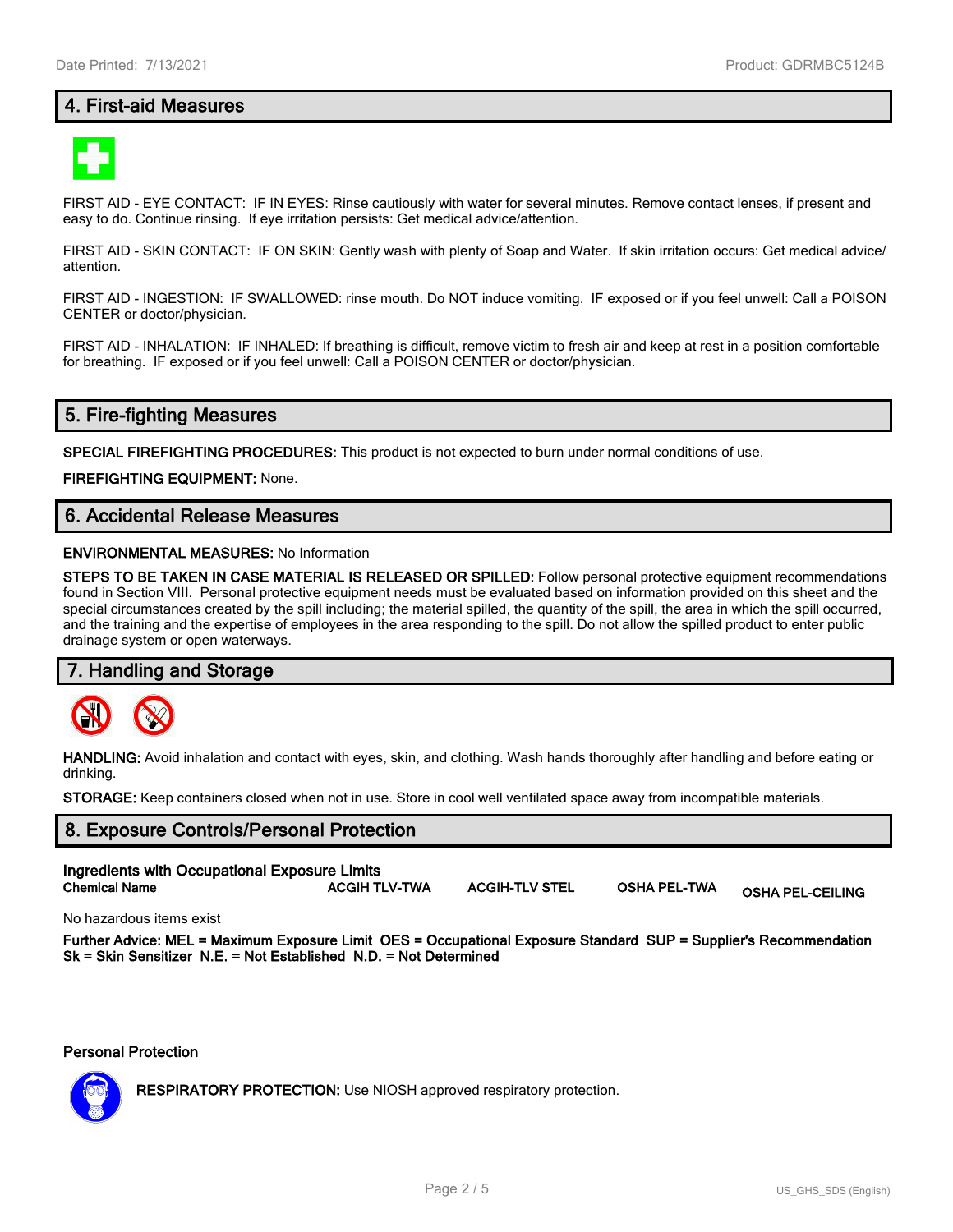

**SKIN PROTECTION:** Wear chemical resistant footwear and clothing such as gloves, an apron or a whole body suit as appropriate.



**EYE PROTECTION:** Wear chemical-resistant glasses and/or goggles and a face shield when eye and face contact is possible due to splashing or spraying of material.



**OTHER PROTECTIVE EQUIPMENT:** No Information



**HYGIENIC PRACTICES:** It is good practice to avoid contact with the product and/or its vapors, mists or dust by using appropriate protective measures. Wash thoroughly after handling and before eating or drinking.

## **9. Physical and Chemical Properties**

| Appearance:                    | Clear Liquid                | <b>Physical State:</b>                      | <b>LIQUID</b>        |
|--------------------------------|-----------------------------|---------------------------------------------|----------------------|
| Odor:                          | Mild Amine                  | <b>Odor Threshold:</b>                      | Not determined       |
| Density, g/cm3:                | 1.004                       | pH:                                         | 4.5                  |
| Freeze Point, °F:              | 32F                         | Viscosity:                                  | 21 Seconds Zhan1     |
| <b>Solubility in Water:</b>    | Yes                         | Partition Coefficient, n-octanol/<br>water: | Not determined       |
| Decomposition temperature, °F: | Not determined              | <b>Explosive Limits, %:</b>                 | Not determined       |
| Boiling Range, °F:             | Not determined              | Flash Point, °F:                            | $>$ 200 $^{\circ}$ F |
| Combustibility:                | Does not support combustion | Auto-Ignition Temperature, °F:              | Not determined       |
| <b>Evaporation Rate:</b>       | Slower than Diethyl Ether   | Vapor Pressure, mmHq:                       | 23.8                 |
| Vapor Density:                 | Not determined              |                                             |                      |

**N.I. = No Information**

## **10. Stability and reactivity**

**STABILITY:** Stable under normal conditions.

**CONDITIONS TO AVOID:** Contact with incompatible materials.

**INCOMPATIBILITY:** Acids, Bases, Oxidizing agents

**HAZARDOUS DECOMPOSITION PRODUCTS:** Not determined.

## **11. Toxicological information**

**Practical Experiences**

**EMERGENCY OVERVIEW:** No Information **EFFECT OF OVEREXPOSURE - EYE CONTACT:** No Information **EFFECT OF OVEREXPOSURE - INGESTION:** No Information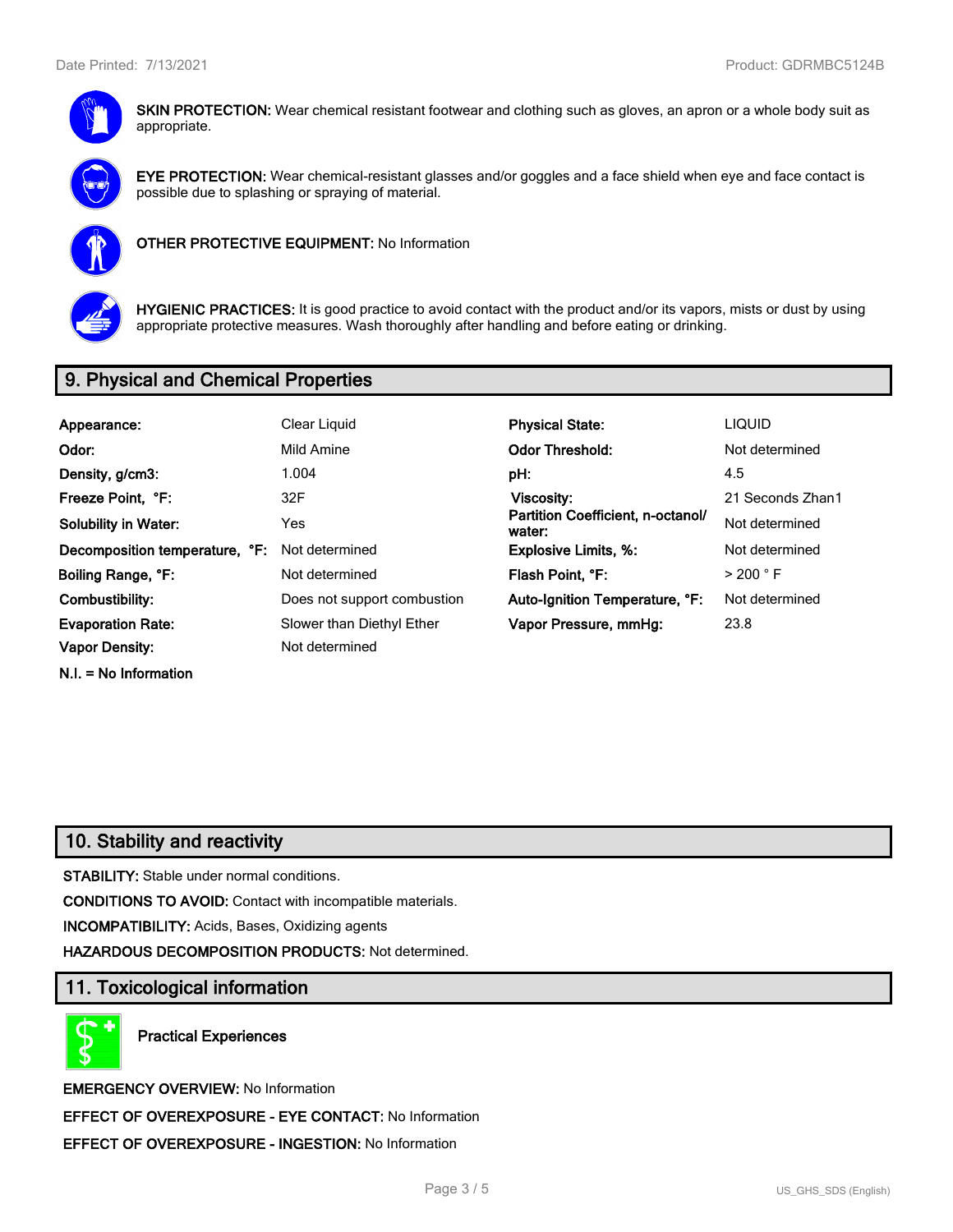#### **EFFECT OF OVEREXPOSURE - INHALATION:** No Information

## **EFFECT OF OVEREXPOSURE - SKIN CONTACT:** No Information

**CARCINOGENICITY:** No Information

## **PRIMARY ROUTE(S) OF ENTRY:**

#### **Acute Toxicity Values The acute effects of this product have not been tested. Data on individual components are tabulated below**

| CAS-No.   | <b>Chemical Name</b> | Oral LD50 | Dermal LD50 | Vapor LC50 |
|-----------|----------------------|-----------|-------------|------------|
| No        |                      |           |             |            |
| hazardous |                      |           |             |            |

hazardous items exist

#### **N.I. = No Information**

## **12. Ecological information**

**ECOLOGICAL INFORMATION:** Ecological evaluation of this material has not been performed; however, do not allow the product to be released to the environment without governmental approval/permits.

## **13. Disposal Information**



**Product**

**DISPOSAL METHOD:** Waste from this material may be a listed and/or characteristic hazardous waste. Dispose of material, contaminated absorbent, container and unused contents in accordance with local, state, and federal regulations.

**STEPS TO BE TAKEN IN CASE MATERIAL IS RELEASED OR SPILLED:** Follow personal protective equipment recommendations found in Section VIII. Personal protective equipment needs must be evaluated based on information provided on this sheet and the special circumstances created by the spill including; the material spilled, the quantity of the spill, the area in which the spill occurred, and the training and the expertise of employees in the area responding to the spill. Do not allow the spilled product to enter public drainage system or open waterways.

## **14. Transport Information**

#### **SPECIAL TRANSPORT PRECAUTIONS:** No Information

**DOT:** NOT RESTRICTED

**IATA:** NOT RESTRICTED

**IMDG:** NOT RESTRICTED